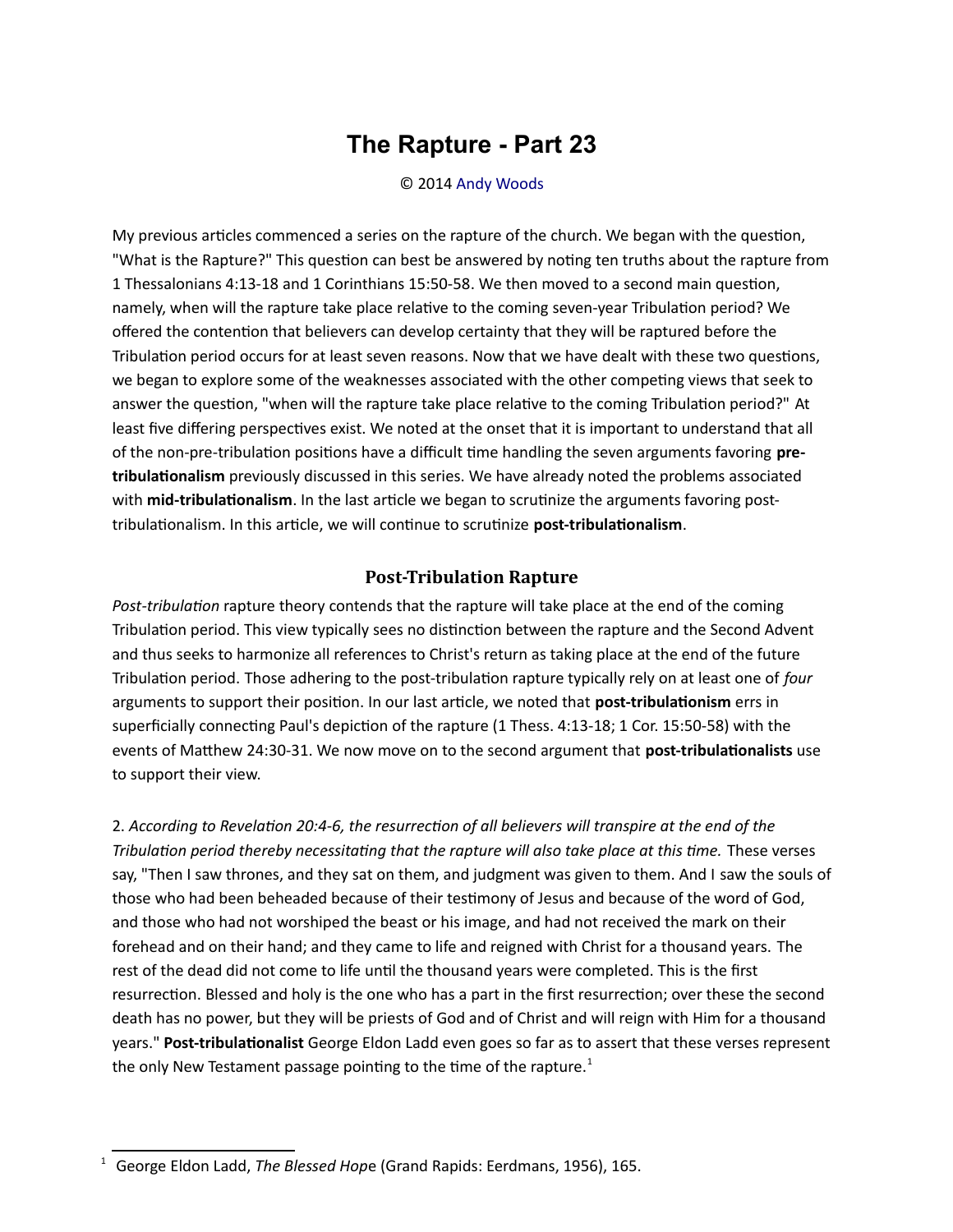The simplest response to this assertion is that the resurrection spoken of in these verses is speaking only of the resurrection of the Tribulation martyrs. Revelation 20:4 clarifies exactly which resurrection is in view when it says, "And I saw *the souls of those who had been beheaded because of their testmony of Jesus and because of the word of God, and those who had not worshiped the beast or his image, and had not received the mark on their forehead and on their hand*; and they came to life and reigned with Christ for a thousand years" (italics added). Thus, Geisler explains, "Revelation 20:4-6 is speaking of the believers who have died during the Tribulation, not those resurrected at the Rapture" (1 Thess. 4:13-18; 1 Cor. 15:50-58).[2](#page-1-0)

Moreover, the superficial points of similarity that seemingly unite Paul's presentation of the rapture (1 Thess. 4:13-18; 1 Cor. 15:50-58) with Revelaton 20:4-6 are outweighed by a vast diference that distinguishes these sections of Scripture from one another. Although Revelation 20:4-6 does speak of a resurrection of deceased saints, it says nothing about a translation and resurrection of living saints as Paul emphasizes in his discussion of the rapture. For example, Paul's rapture presentaton uses terminology such as "we who are alive and remain" (1 Thess. 4:15, 17) and "we will not all sleep, but we will all be changed" (1 Cor. 15:50). Such phrases are not found in Revelation 20:4-6. Thus, Ryrie observes, "...Revelation 20:4 speaks only of a resurrection of the dead, not of a translation of living people, a truth that is prominent and a vital part of the other descriptons of the rapture in 1 Thessalonians 4:13-18 and 1 Corinthians 15:51-58)."[3](#page-1-1)

If Revelation 20:4-6 is not speaking of the rapture of the church and if the church's rapture already transpired before this resurrection predicted by John takes place, then why is it called "the first resurrection" (Rev. 20:5-6)? When John mentioned "the first resurrection" in Revelation 20:5b, he had in mind merely that this resurrection will occur before the final resurrection for all unbelievers that will transpire at the end of Christ's one-thousand year reign (Rev. 20:5a). He was not referring to the frst resurrection ever in human history. Indeed, John could not have in mind the first resurrection ever since such a proposition would also mean that even Christ's resurrection would not count as a bonafide resurrecton! John's use of the word "frst" in Revelaton 20:5-6 was only in reference to the frst in a series rather than the first ever. Such a method of communication would be the equivalent of my wife telling me that she was "frst" going to go the grocery store and then "last" she was going to drop of the laundry. Here, she would be using the word "first" only relative to "last" going to drop off the laundry. She would not be saying this would be her frst tme ever that she had gone to the grocery store. John uses the word "first" in the same sense in Revelation 20:5-6.

<span id="page-1-0"></span><sup>&</sup>lt;sup>2</sup> Norman L. Geisler, Systematic Theology, vol. 4 (Minneapolis, MN: Bethany, 2004), 654.

<span id="page-1-1"></span><sup>&</sup>lt;sup>3</sup> Charles C. Ryrie, What You Should Know About the Rapture, Current Christian Issues (Chicago: Moody, 1981), 63-64.